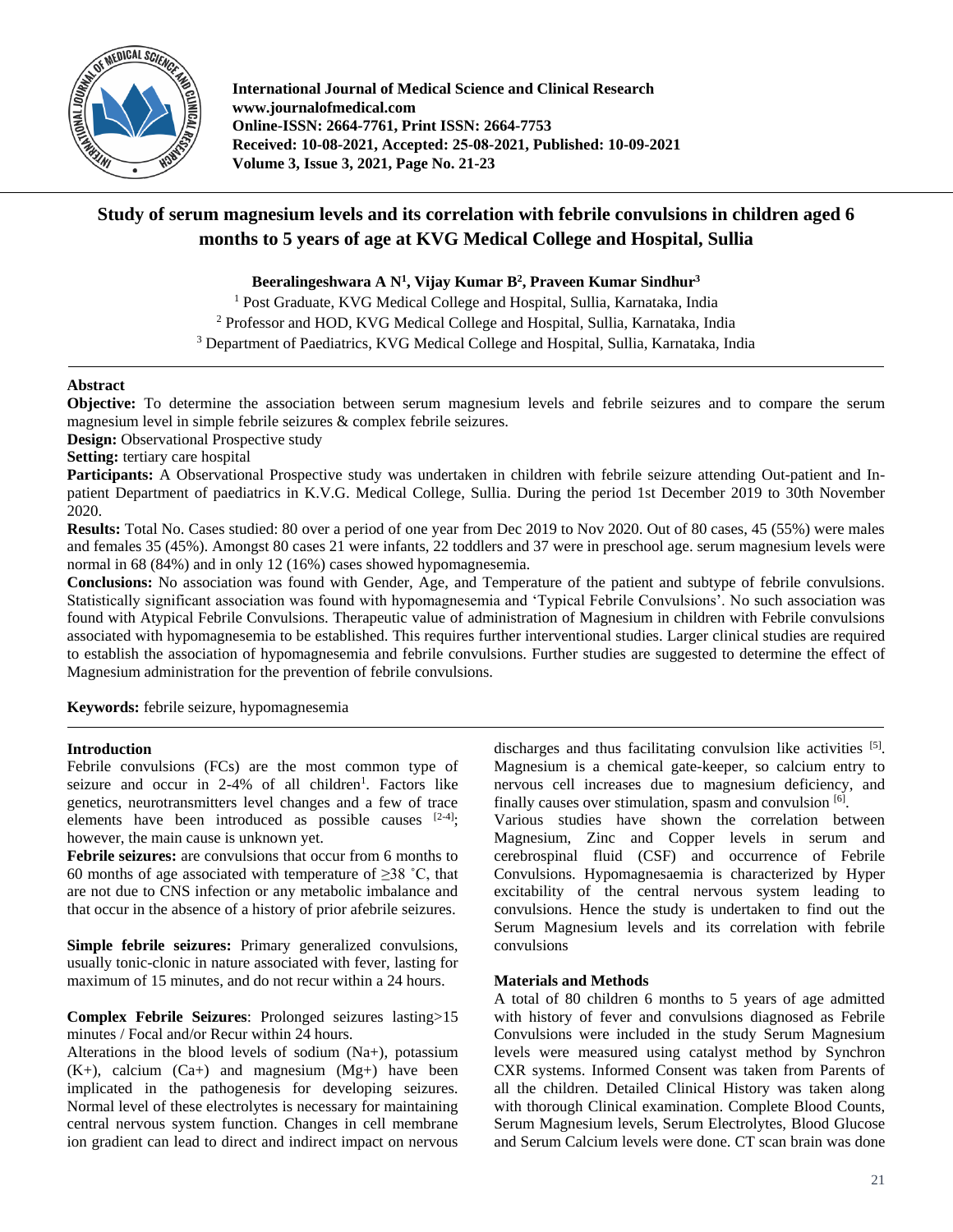wherever required in patients admitted to the wards or attending the outpatient of Department of Pediatrics at K.V.G. Medical College, Sullia during the period 1st December 2019 to 30th November 2020.

#### **Inclusion Criteria**

Children from 6 months to 5years of age with normal Neurological development with a diagnosis of Febrile Convulsions and Children with febrile convulsion admitted for the first time to our hospital.

## **Exclusion Criteria**

- Seizures due to CNS infections and metabolic causes
- Children with History of Neonatal seizures.
- Children on magnesium supplements and/or received magnesium recently.
- Children admitted with febrile convulsions but who were already evaluated during previous admission in our institution were excluded from the study

### **Results**

Total No. Cases studied: 80 over a period of one year from Dec 2019 to Nov 2020. Out of 80 cases, 45 (55%) were males and females 35 (45%). Amongst 80 cases 21 were infants, 22 toddlers and 37 were in preschool age. serum magnesium levels were normal in 68 (84%) and in only 12 (16%) cases showed hypomagnesemia.

Temperature was  $\leq 100$  °F in 6 cases, between 100 °F – 102 °F in 70 cases and in 4 cases it was >103 ˚F which was statistically not significant p-value 0.4919.

Out of 12 hypomagnesemia cases, males were 5 (42%) and females were 7 (58%) with insignificant p value 0.2090.

Out of 69 cases of typical febrile seizure, 11 cases (16%) had hypomagnesemia which was statistically significant with p value 0.014. Out of 11 cases of focal seizure, 1 had hypomagnesemia.

| П<br>н | н |  |
|--------|---|--|
|        |   |  |

| <b>Mg</b> Levels | Infants $(21)$ | Toddlers (22) Preschool (37) |
|------------------|----------------|------------------------------|
| Normal           |                |                              |
| Decreased        |                |                              |







**Fig 2**





#### **Discussion**

Magnesium (Mg) is the fourth most common cation in the body and third most common intracellular cation. It is mainly found in muscle, other soft tissues, bone and erythrocyte [7]

It is also involved in neuronal function and it inhibits the facilitatory effects of calcium on synaptic transmission and also exerts a voltage dependent blockage of N-methyl-Daspartate (NMDA) receptor channel [8].

It has been suggested that low serum Mg has occasionally been associated with significant effects on the central nervous system especially in causing seizures. It is suggested that an alterations in Mg concentrations in plasma and intracellular matrix gives rise to a functional impairment of the cell membranes, which might trigger seizures. Recent evidences indicate that the deficiency of Mg can play a significant role in febrile convulsions [9, 10]

Majority (99%) of magnesium is intracellular, the normal serum magnesium concentration is 0.7–1.15 mmol/l (1.7-2.8) mg/dl) [8]. Amongst 12 cases of hypomagnesium, 4 (33.33%) cases had serum magnesium levels between 1.4-1.5 mg/dl, 7 cases (58.33%) had serum magnesium levels between 1.3-1.4 and 1 case (8.3%) had s.mg levels below 1.3 mg/dl.

Our study had more female children with hypomagnesemia 7 (58%) than males 5 (42%) in contrast to other studies which showed male predominance, Baluram and Sherlin <sup>11</sup>and Mishra, Om Prakash, et al <sup>[12]</sup>. Other study like Ali Abbaskhan Iyan, *et al* <sup>[13]</sup> also showed significant negative correlation between hypomagnesemia and severity of fever like in our study.

In our study there is positive correlation between hypomagnesemia and typical febrile seizure with p value of